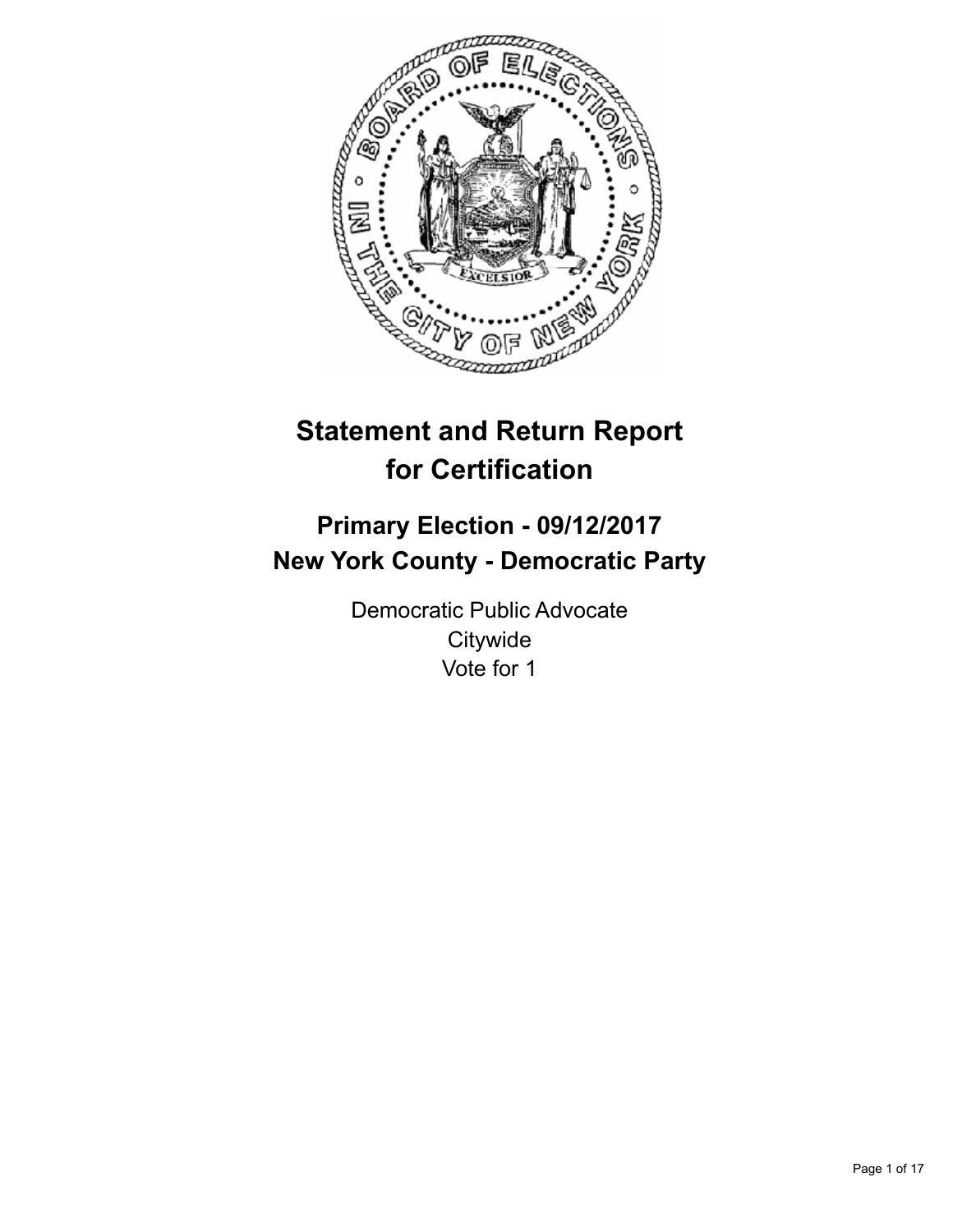

| <b>PUBLIC COUNTER</b>                                    | 10,151         |
|----------------------------------------------------------|----------------|
| MANUALLY COUNTED EMERGENCY                               | 2              |
| <b>ABSENTEE / MILITARY</b>                               | 188            |
| <b>AFFIDAVIT</b>                                         | 63             |
| <b>Total Ballots</b>                                     | 10,404         |
| Less - Inapplicable Federal/Special Presidential Ballots | $\mathbf{0}$   |
| <b>Total Applicable Ballots</b>                          | 10,404         |
| <b>DAVID EISENBACH</b>                                   | 2,298          |
| <b>LETITIA JAMES</b>                                     | 5,440          |
| ALICE CANCEL (WRITE-IN)                                  | 1              |
| <b>BO DIETL (WRITE-IN)</b>                               | 1              |
| CAITLIN KELMAR (WRITE-IN)                                | 1              |
| DON LEE (WRITE-IN)                                       | 1              |
| IAN CULLEY (WRITE-IN)                                    | 1              |
| JORGE VASQUEZ (WRITE-IN)                                 | 1              |
| MARK BELLO (WRITE-IN)                                    | 1              |
| MATTHEW PELLER (WRITE-IN)                                | 1              |
| MICHAEL BLOOMBERG (WRITE-IN)                             | 1              |
| MICHAEL HALPERT (WRITE-IN)                               | 1              |
| PETER WERTHEIM (WRITE-IN)                                | 1              |
| PRESTON NIBLACK PHD (WRITE-IN)                           | 1              |
| RON R. MILLER (WRITE-IN)                                 | 1              |
| SUSAN FILIPSKI (WRITE-IN)                                | 1              |
| TISA LA PADILA (WRITE-IN)                                | $\overline{2}$ |
| TISH JAMES (WRITE-IN)                                    | 1              |
| UNATTRIBUTABLE WRITE-IN (WRITE-IN)                       | 18             |
| <b>Total Votes</b>                                       | 7,773          |
| Unrecorded                                               | 2,631          |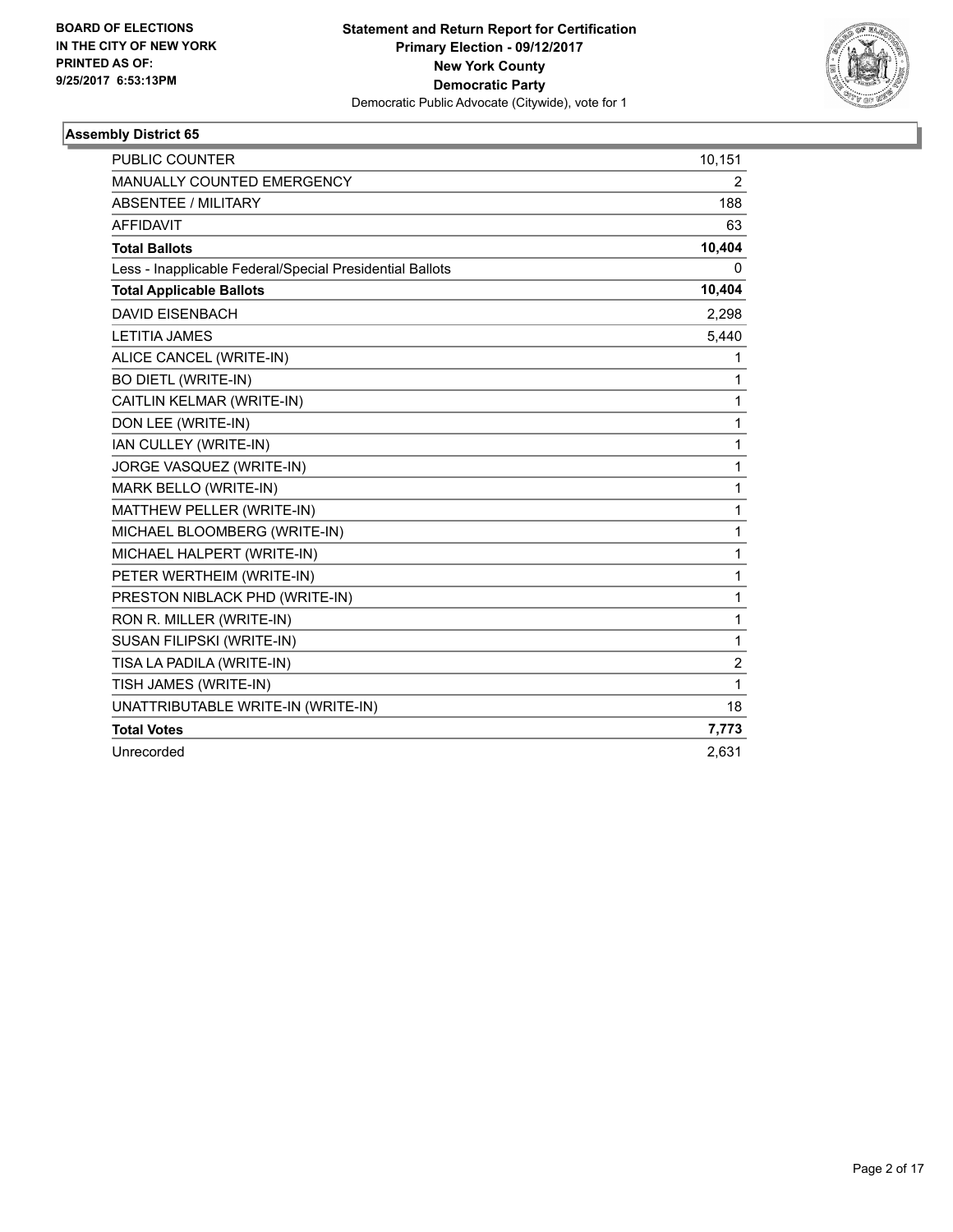

| <b>PUBLIC COUNTER</b>                                    | 9,524          |
|----------------------------------------------------------|----------------|
| <b>MANUALLY COUNTED EMERGENCY</b>                        | 0              |
| ABSENTEE / MILITARY                                      | 255            |
| <b>AFFIDAVIT</b>                                         | 48             |
| <b>Total Ballots</b>                                     | 9,827          |
| Less - Inapplicable Federal/Special Presidential Ballots | 0              |
| <b>Total Applicable Ballots</b>                          | 9,827          |
| <b>DAVID EISENBACH</b>                                   | 1,989          |
| <b>LETITIA JAMES</b>                                     | 5,881          |
| BERNIE SANDERS (WRITE-IN)                                | 1              |
| BILL DE BLASIO (WRITE-IN)                                | 1              |
| <b>BO DIETL (WRITE-IN)</b>                               | 1              |
| CLAIRE SCHULMAN (WRITE-IN)                               | 1              |
| DANIEL SQUADRON (WRITE-IN)                               | 1              |
| <b>GEORGE SMITH (WRITE-IN)</b>                           | 1              |
| <b>GUEN E FRIEDMAN (WRITE-IN)</b>                        | 1              |
| HILLARY CLINTON (WRITE-IN)                               | 1              |
| JIMMY VAN BRENER (WRITE-IN)                              | 1              |
| <b>MARK FOGGIN (WRITE-IN)</b>                            | 1              |
| MARK GREEN (WRITE-IN)                                    | 1              |
| MICHAEL BLOOMBERG (WRITE-IN)                             | $\overline{2}$ |
| MICHAEL D. GURAL-MAIELLO (WRITE-IN)                      | 1              |
| NATASHA GURAL-MAIELLO (WRITE-IN)                         | 1              |
| SHEILA RAMESH (WRITE-IN)                                 | 1              |
| TISH JAMES (WRITE-IN)                                    | 4              |
| TRISH JAMES (WRITE-IN)                                   | 1              |
| UNATTRIBUTABLE WRITE-IN (WRITE-IN)                       | 4              |
| <b>Total Votes</b>                                       | 7,895          |
| Unrecorded                                               | 1,932          |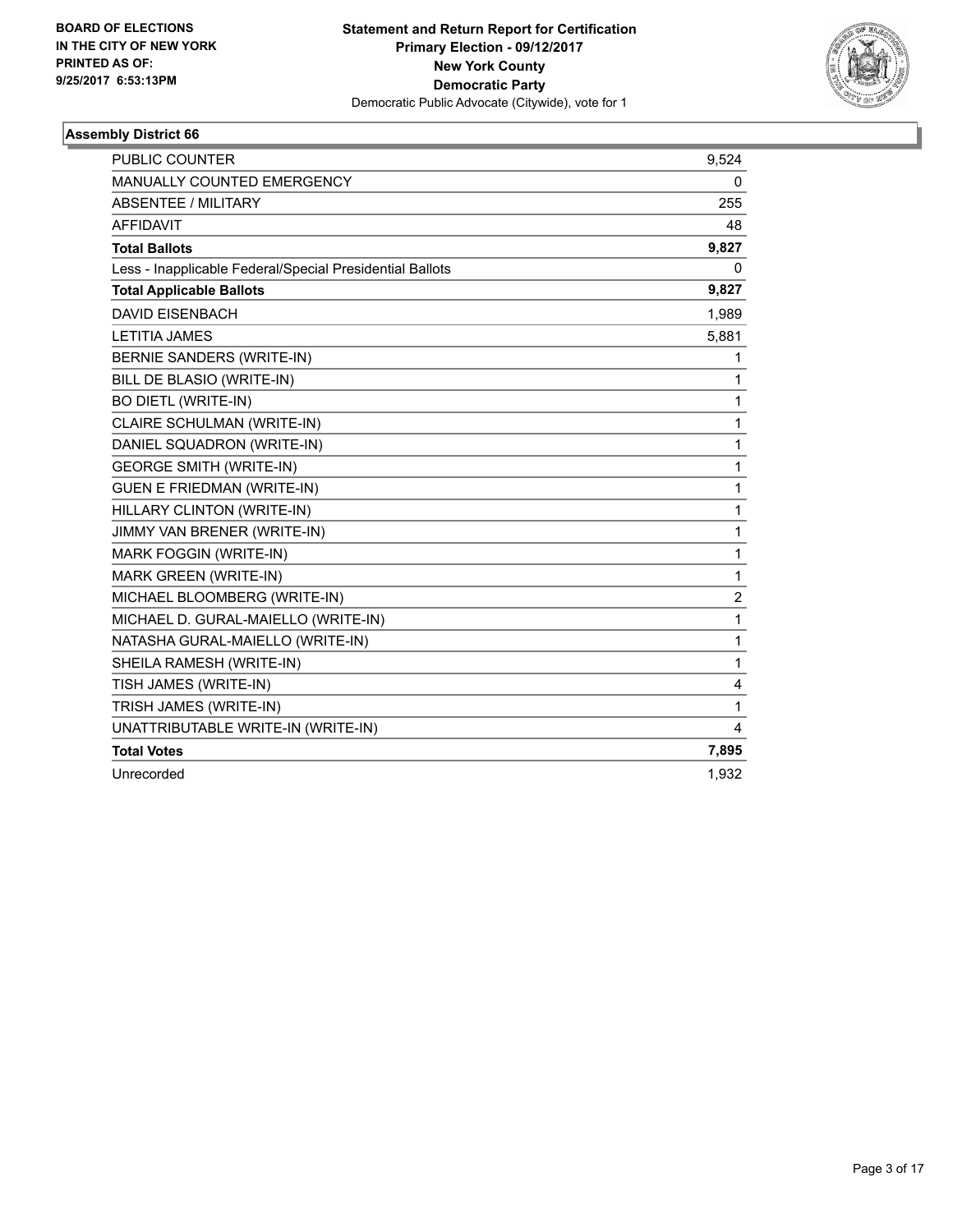

| <b>PUBLIC COUNTER</b>                                    | 13,657       |
|----------------------------------------------------------|--------------|
| MANUALLY COUNTED EMERGENCY                               | 0            |
| <b>ABSENTEE / MILITARY</b>                               | 359          |
| <b>AFFIDAVIT</b>                                         | 70           |
| <b>Total Ballots</b>                                     | 14,086       |
| Less - Inapplicable Federal/Special Presidential Ballots | 0            |
| <b>Total Applicable Ballots</b>                          | 14,086       |
| <b>DAVID EISENBACH</b>                                   | 4,211        |
| <b>LETITIA JAMES</b>                                     | 7,769        |
| ANNA HAYES LEVIN (WRITE-IN)                              | 1            |
| BARACK OBAMA (WRITE-IN)                                  | 1            |
| BENJAMIN COGAN (WRITE-IN)                                | 1            |
| BERNIE SANDERS (WRITE-IN)                                | 1            |
| BETH LEBOWITZ (WRITE-IN)                                 | 1            |
| BETTY GOLDBAUM (WRITE-IN)                                | 1            |
| BILL DEBLASIO (WRITE-IN)                                 | 1            |
| CAROL J. SHINE (WRITE-IN)                                | 1            |
| DAVID NIDUS (WRITE-IN)                                   | 1            |
| DEVIN BALKIND (WRITE-IN)                                 | 1            |
| EDIE WINDSOR (WRITE-IN)                                  | 1            |
| EMILY GOODMAN (WRITE-IN)                                 | 1            |
| GABRIELA MARQUEZ CANALE (WRITE-IN)                       | 1            |
| HELEN ROSENTHAL (WRITE-IN)                               | $\mathbf{1}$ |
| HUBERT CODGELY (WRITE-IN)                                | 2            |
| JAMES LANE (WRITE-IN)                                    | 1            |
| JANE FLECHNER (WRITE-IN)                                 | 1            |
| JOHN BAYLEY (WRITE-IN)                                   | 1            |
| <b>JUDITH BROWN (WRITE-IN)</b>                           | 1            |
| KIRA ZELBO (WRITE-IN)                                    | 1            |
| LINDA G. MARCH (WRITE-IN)                                | 1            |
| MARK CANTON (WRITE-IN)                                   | 1            |
| MICHAEL BLOOMBERG (WRITE-IN)                             | 3            |
| MICHAEL HOFFMAN (WRITE-IN)                               | 2            |
| MICHAH LASHER (WRITE-IN)                                 | 1            |
| NORMAN SIEGEL (WRITE-IN)                                 | 1            |
| OLIVER KOPPELL (WRITE-IN)                                | 1            |
| ROBERT CHAN (WRITE-IN)                                   | 1            |
| ROBERT GANGI (WRITE-IN)                                  | 1            |
| SCOTT HUTCHINS (WRITE-IN)                                | 1            |
| SCOTT STRINGER (WRITE-IN)                                | 1            |
| SOPHIA RADLEY (WRITE-IN)                                 | 1            |
| TISH JAMES (WRITE-IN)                                    | 1            |
| UNATTRIBUTABLE WRITE-IN (WRITE-IN)                       | 12           |
| WILEY NORWELL (WRITE-IN)                                 | 1            |
| <b>Total Votes</b>                                       | 12,030       |
| Unrecorded                                               | 2,056        |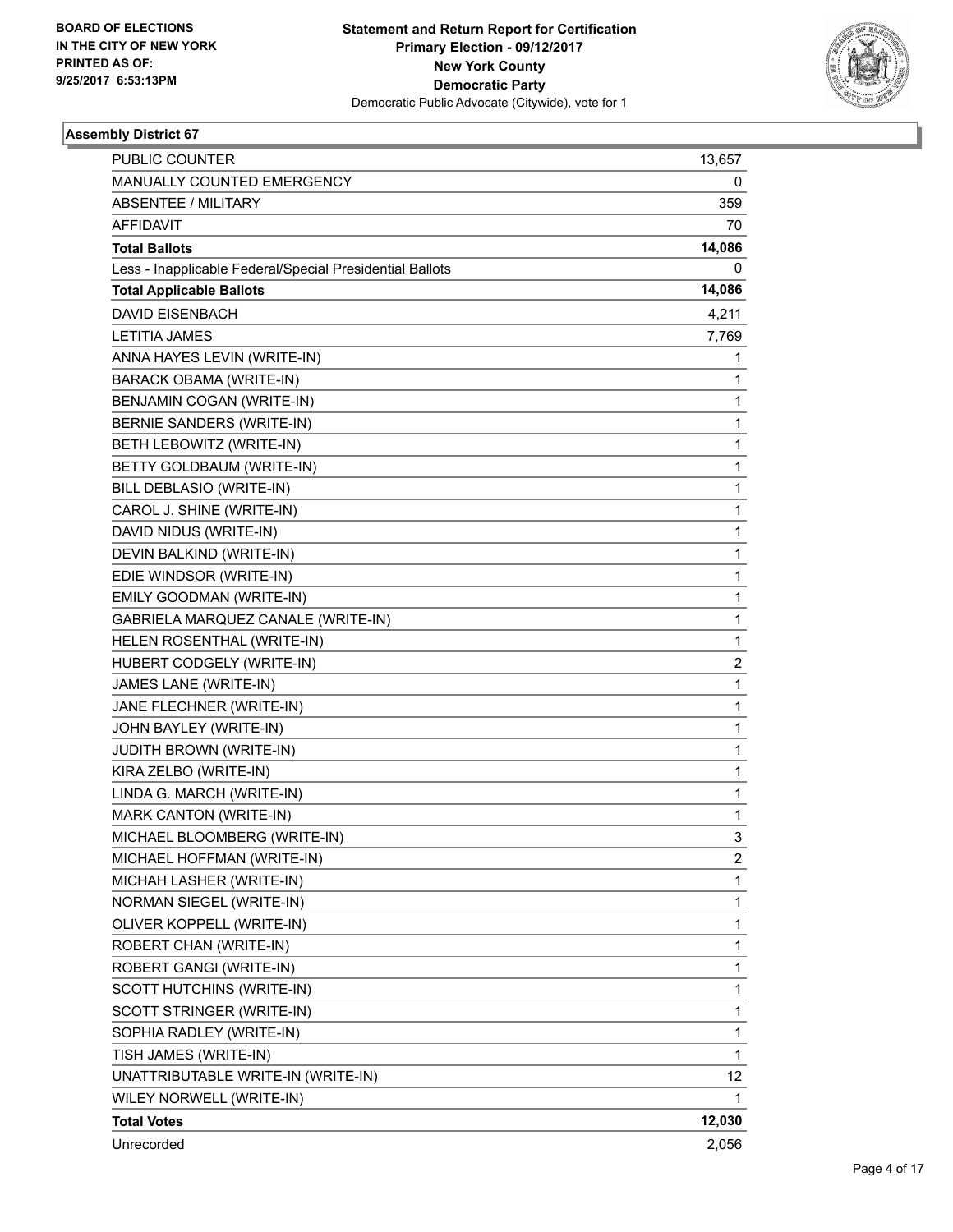

| <b>PUBLIC COUNTER</b>                                    | 9,572 |
|----------------------------------------------------------|-------|
| <b>MANUALLY COUNTED EMERGENCY</b>                        | 0     |
| <b>ABSENTEE / MILITARY</b>                               | 341   |
| <b>AFFIDAVIT</b>                                         | 69    |
| <b>Total Ballots</b>                                     | 9,982 |
| Less - Inapplicable Federal/Special Presidential Ballots | 0     |
| <b>Total Applicable Ballots</b>                          | 9,982 |
| <b>DAVID EISENBACH</b>                                   | 1,384 |
| <b>LETITIA JAMES</b>                                     | 6,561 |
| ANTOINE C. BELL (WRITE-IN)                               | 1     |
| CARLOS I. GONZALEZ (WRITE-IN)                            | 1     |
| COOPER CHESTER (WRITE-IN)                                | 1     |
| EDWARD SANTOS (WRITE-IN)                                 | 1     |
| HARRY RODRIGUEZ (WRITE-IN)                               | 1     |
| HELEN ROSENBERG (WRITE-IN)                               | 1     |
| MAX R. SARINSKY (WRITE-IN)                               | 1     |
| OMAR JACKSON (WRITE-IN)                                  | 3     |
| ROBERT FITZGARLD (WRITE-IN)                              | 1     |
| UNATTRIBUTABLE WRITE-IN (WRITE-IN)                       | 11    |
| <b>Total Votes</b>                                       | 7,967 |
| Unrecorded                                               | 2,015 |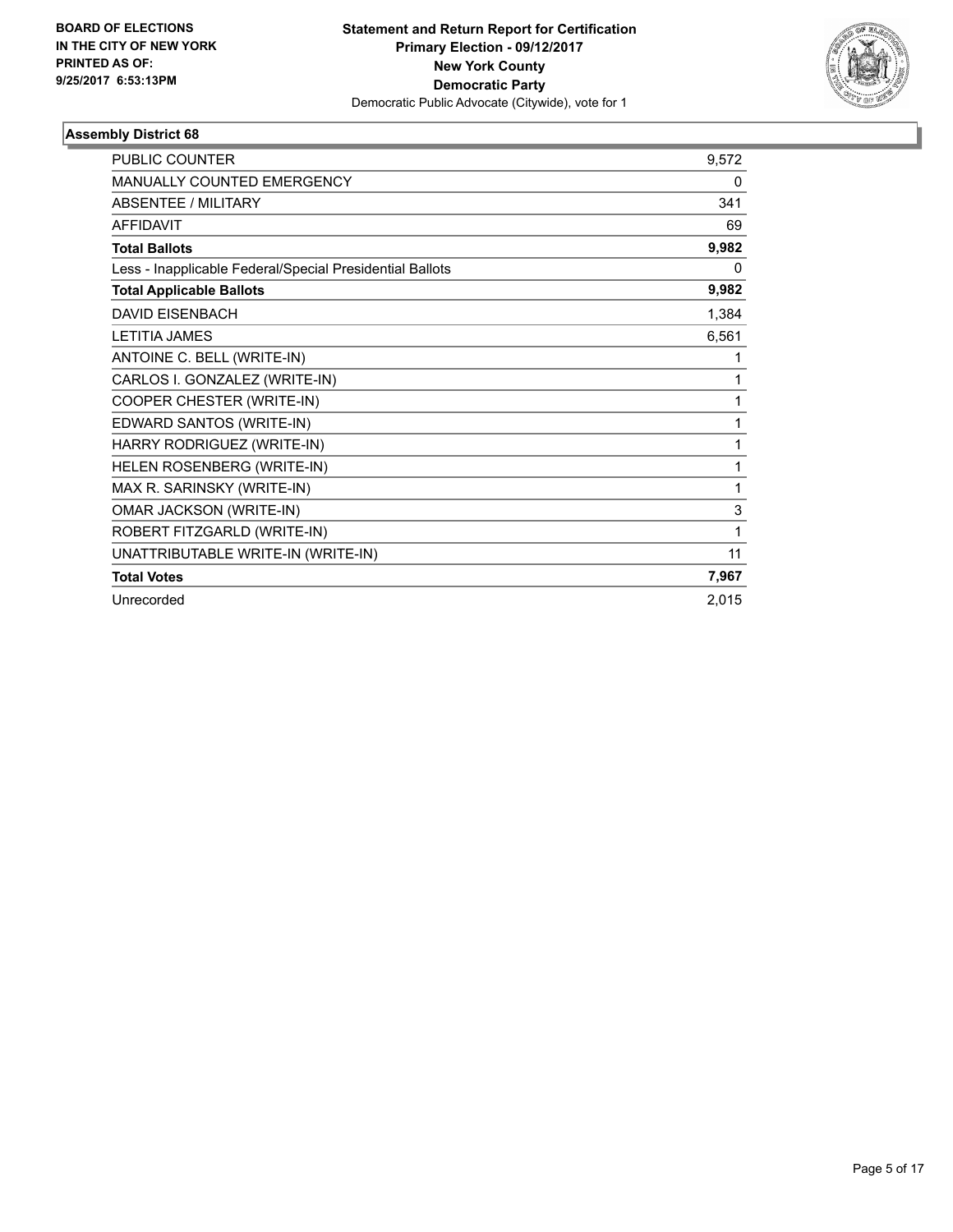

| <b>PUBLIC COUNTER</b>                                    | 14,553 |
|----------------------------------------------------------|--------|
| MANUALLY COUNTED EMERGENCY                               | 0      |
| ABSENTEE / MILITARY                                      | 426    |
| <b>AFFIDAVIT</b>                                         | 78     |
| <b>Total Ballots</b>                                     | 15,057 |
| Less - Inapplicable Federal/Special Presidential Ballots | 0      |
| <b>Total Applicable Ballots</b>                          | 15,057 |
| <b>DAVID EISENBACH</b>                                   | 3,093  |
| <b>LETITIA JAMES</b>                                     | 9,470  |
| AL SHARPTON (WRITE-IN)                                   | 1      |
| ALEX CAMARDA (WRITE-IN)                                  | 1      |
| ANNE MCGUINESS (WRITE-IN)                                | 1      |
| ANTON MIKOFSKY (WRITE-IN)                                | 2      |
| ARIEL RUIZ (WRITE-IN)                                    | 1      |
| ARTHUR WHITMAN (WRITE-IN)                                | 1      |
| BEATE SISSENICH (WRITE-IN)                               | 1      |
| BELLA ABZUG (WRITE-IN)                                   | 1      |
| BEN HOMRIGHAUSEN (WRITE-IN)                              | 1      |
| BEVERLY GROSS (WRITE-IN)                                 | 1      |
| CHRISTINE QUINN (WRITE-IN)                               | 1      |
| DANIEL SQUADRON (WRITE-IN)                               | 1      |
| DONALD TRUMP (WRITE-IN)                                  | 1      |
| DOUGLAS WEST (WRITE-IN)                                  | 1      |
| EDWARD WIPPER (WRITE-IN)                                 | 1      |
| ELISE WEINBERG (WRITE-IN)                                | 1      |
| <b>GALE BREWER (WRITE-IN)</b>                            | 1      |
| <b>GARRETT CHAPPELL (WRITE-IN)</b>                       | 1      |
| <b>GOMEZ ROBINSON (WRITE-IN)</b>                         | 1      |
| HELEN ROSENTHAL (WRITE-IN)                               | 2      |
| JACKSON SIEGAL (WRITE-IN)                                | 1      |
| JACQUELINE HUEY (WRITE-IN)                               | 1      |
| JAMES LANE (WRITE-IN)                                    | 1      |
| JEFFREY MILLEN (WRITE-IN)                                | 1      |
| JEREMY ROSENTHAL (WRITE-IN)                              | 1      |
| JILL J. PROSKY (WRITE-IN)                                | 1      |
| JILL PROSKY (WRITE-IN)                                   | 1      |
| JOSE CARATTINI III (WRITE-IN)                            | 1      |
| JOYCE JOHNSON (WRITE-IN)                                 | 1      |
| JULIE CLEMONS (WRITE-IN)                                 | 1      |
| LEONARD BLOOM (WRITE-IN)                                 | 1      |
| MICHAEL BLOOMBERG (WRITE-IN)                             | 2      |
| NIRVANA BEALE (WRITE-IN)                                 | 1      |
| NORMAN SIEGEL (WRITE-IN)                                 | 1      |
| RAFEEQ RAHEEM (WRITE-IN)                                 | 1      |
| RANDOLPH HARRISON (WRITE-IN)                             | 1      |
| SHIRLEY CHISHOLM (WRITE-IN)                              | 4      |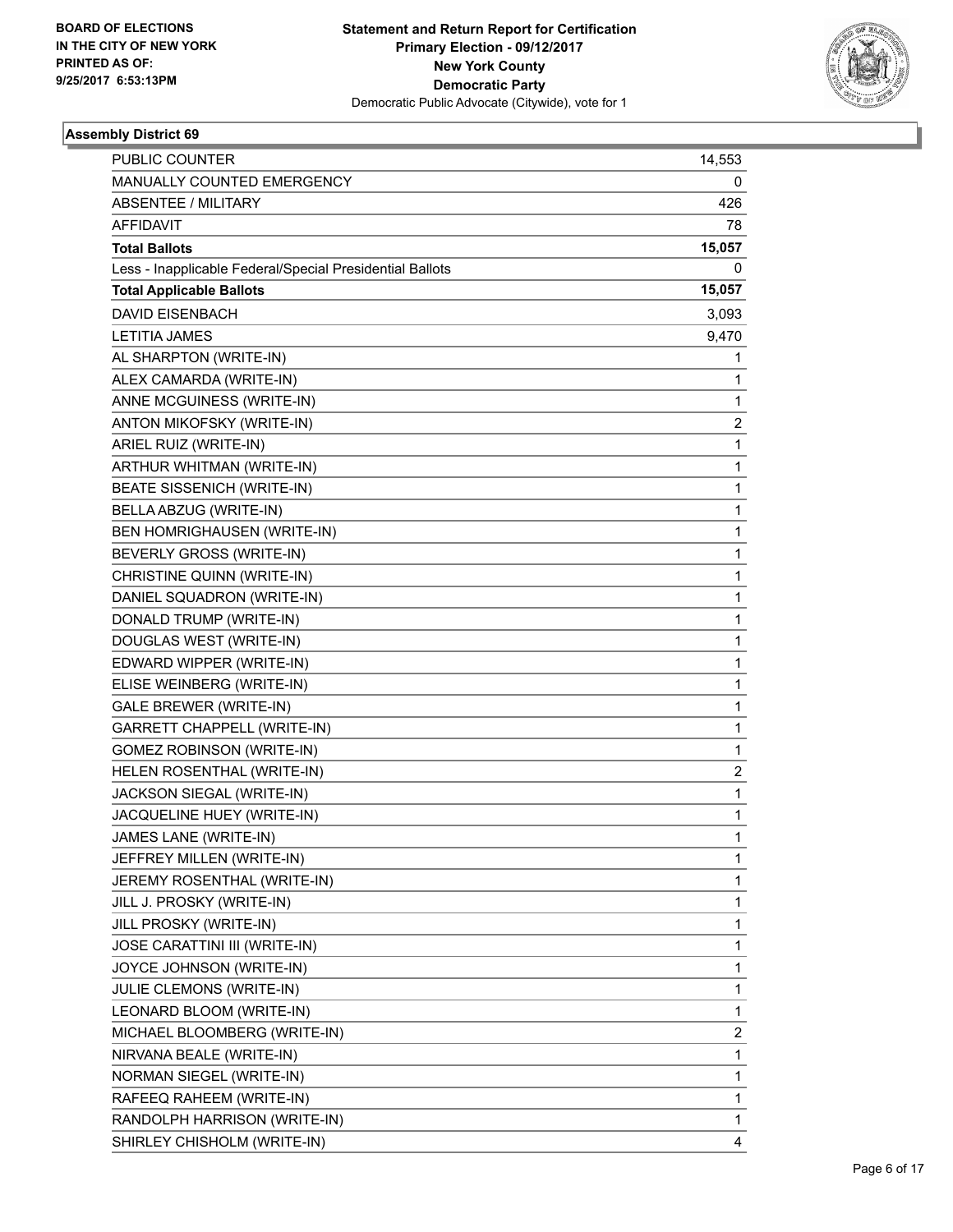

| UNATTRIBUTABLE WRITE-IN (WRITE-IN)        | 12     |
|-------------------------------------------|--------|
| UNCOUNTED WRITE-IN PER STATUTE (WRITE-IN) |        |
| YANIS VAROUFAKIS (WRITE-IN)               |        |
| <b>Total Votes</b>                        | 12,620 |
| Unrecorded                                | 2.437  |
|                                           |        |

| <b>PUBLIC COUNTER</b>                                    | 11,782 |
|----------------------------------------------------------|--------|
| MANUALLY COUNTED EMERGENCY                               | 0      |
| ABSENTEE / MILITARY                                      | 461    |
| <b>AFFIDAVIT</b>                                         | 116    |
| <b>Total Ballots</b>                                     | 12,359 |
| Less - Inapplicable Federal/Special Presidential Ballots | 0      |
| <b>Total Applicable Ballots</b>                          | 12,359 |
| <b>DAVID EISENBACH</b>                                   | 1,191  |
| <b>LETITIA JAMES</b>                                     | 9,361  |
| AL TAYLOR (WRITE-IN)                                     | 1      |
| CARL FINN (WRITE-IN)                                     | 1      |
| CHRISTOPHER ANDERSON (WRITE-IN)                          | 1      |
| CORDELL CLEARE (WRITE-IN)                                | 1      |
| DANIEL GARODNICK (WRITE-IN)                              | 1      |
| DAVIS WILLIAMS (WRITE-IN)                                | 1      |
| DON GUNDERSEY (WRITE-IN)                                 | 1      |
| DOROTHY PITTMAN-HUGHES (WRITE-IN)                        | 1      |
| ELSIE POLGREEN (WRITE-IN)                                | 1      |
| HAZEL DUKES (WRITE-IN)                                   | 1      |
| JAMES LAME (WRITE-IN)                                    | 1      |
| JAMES S. DENNIS (WRITE-IN)                               | 1      |
| JOPELYN MCGEIELY KALE (WRITE-IN)                         | 1      |
| KATHERINE BAILEY (WRITE-IN)                              | 1      |
| LUIS TEJADA (WRITE-IN)                                   | 1      |
| ROCHELLE THOMPSON (WRITE-IN)                             | 1      |
| SAUNDRA SAUNDERS (WRITE-IN)                              | 1      |
| SHARON JOSEPH (WRITE-IN)                                 | 1      |
| UNATTRIBUTABLE WRITE-IN (WRITE-IN)                       | 15     |
| <b>Total Votes</b>                                       | 10,585 |
| Unrecorded                                               | 1.774  |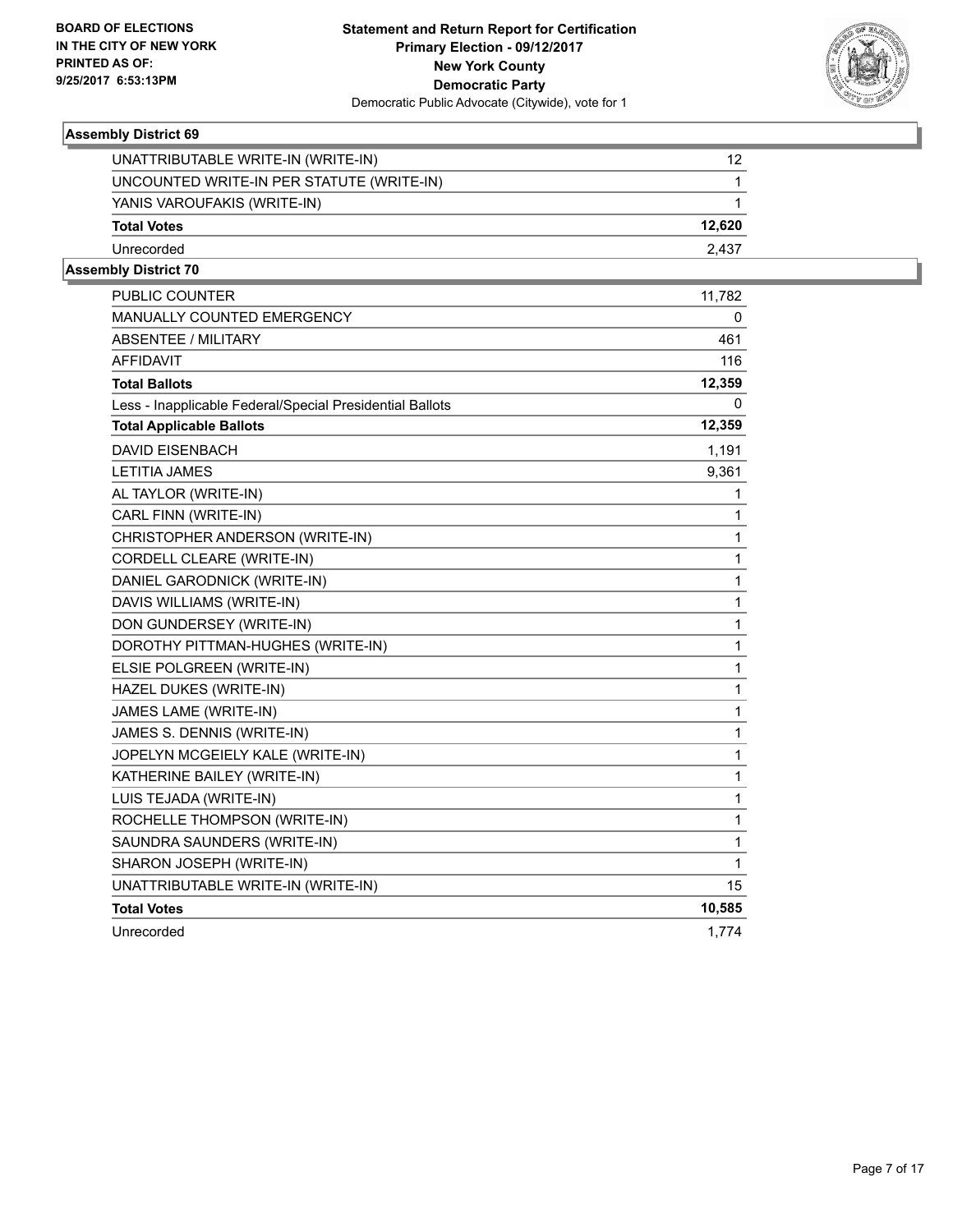

| <b>PUBLIC COUNTER</b>                                    | 11,196                  |
|----------------------------------------------------------|-------------------------|
| MANUALLY COUNTED EMERGENCY                               | 0                       |
| <b>ABSENTEE / MILITARY</b>                               | 329                     |
| <b>AFFIDAVIT</b>                                         | 99                      |
| <b>Total Ballots</b>                                     | 11,624                  |
| Less - Inapplicable Federal/Special Presidential Ballots | 0                       |
| <b>Total Applicable Ballots</b>                          | 11,624                  |
| <b>DAVID EISENBACH</b>                                   | 1,675                   |
| <b>LETITIA JAMES</b>                                     | 8,182                   |
| ALTON MADDOX (WRITE-IN)                                  | 1                       |
| <b>GABRIEL STUIM (WRITE-IN)</b>                          | 1                       |
| <b>GABRIELLA HARRIS (WRITE-IN)</b>                       | 1                       |
| HENRY JAMESON (WRITE-IN)                                 | 1                       |
| ISAIAH DING (WRITE-IN)                                   | 1                       |
| JANET COWARD (WRITE-IN)                                  | 1                       |
| KELLY HAWKINS (WRITE-IN)                                 | 1                       |
| LUIS TEJADA (WRITE-IN)                                   | 5                       |
| MARIA MORILLO (WRITE-IN)                                 | 1                       |
| MARK LEVINE (WRITE-IN)                                   | 1                       |
| <b>NELSON ROJAS (WRITE-IN)</b>                           | $\overline{\mathbf{c}}$ |
| ROBERT JACKSON (WRITE-IN)                                | 1                       |
| ROBERT REED JR. (WRITE-IN)                               | 1                       |
| SANDOR JOHN (WRITE-IN)                                   | 1                       |
| SHERRI CULPEPPER (WRITE-IN)                              | $\overline{2}$          |
| UNATTRIBUTABLE WRITE-IN (WRITE-IN)                       | 15                      |
| YDANIS RODRIGUEZ (WRITE-IN)                              | 1                       |
| ZEPHER TEACHOUT (WRITE-IN)                               | 1                       |
| <b>Total Votes</b>                                       | 9,895                   |
| Unrecorded                                               | 1,729                   |
| nhlv Dietrict 72                                         |                         |

| <b>PUBLIC COUNTER</b>                                    | 9,108 |
|----------------------------------------------------------|-------|
| <b>MANUALLY COUNTED EMERGENCY</b>                        | 0     |
| <b>ABSENTEE / MILITARY</b>                               | 167   |
| <b>AFFIDAVIT</b>                                         | 78    |
| <b>Total Ballots</b>                                     | 9,353 |
| Less - Inapplicable Federal/Special Presidential Ballots | 0     |
| <b>Total Applicable Ballots</b>                          | 9,353 |
| <b>DAVID EISENBACH</b>                                   | 1,598 |
| LETITIA JAMES                                            | 4,394 |
| JOHN ERVIN ROGERS (WRITE-IN)                             |       |
| RAFAEL HERNANDEZ (WRITE-IN)                              |       |
| UNATTRIBUTABLE WRITE-IN (WRITE-IN)                       | 7     |
| <b>Total Votes</b>                                       | 6,001 |
| Unrecorded                                               | 3,352 |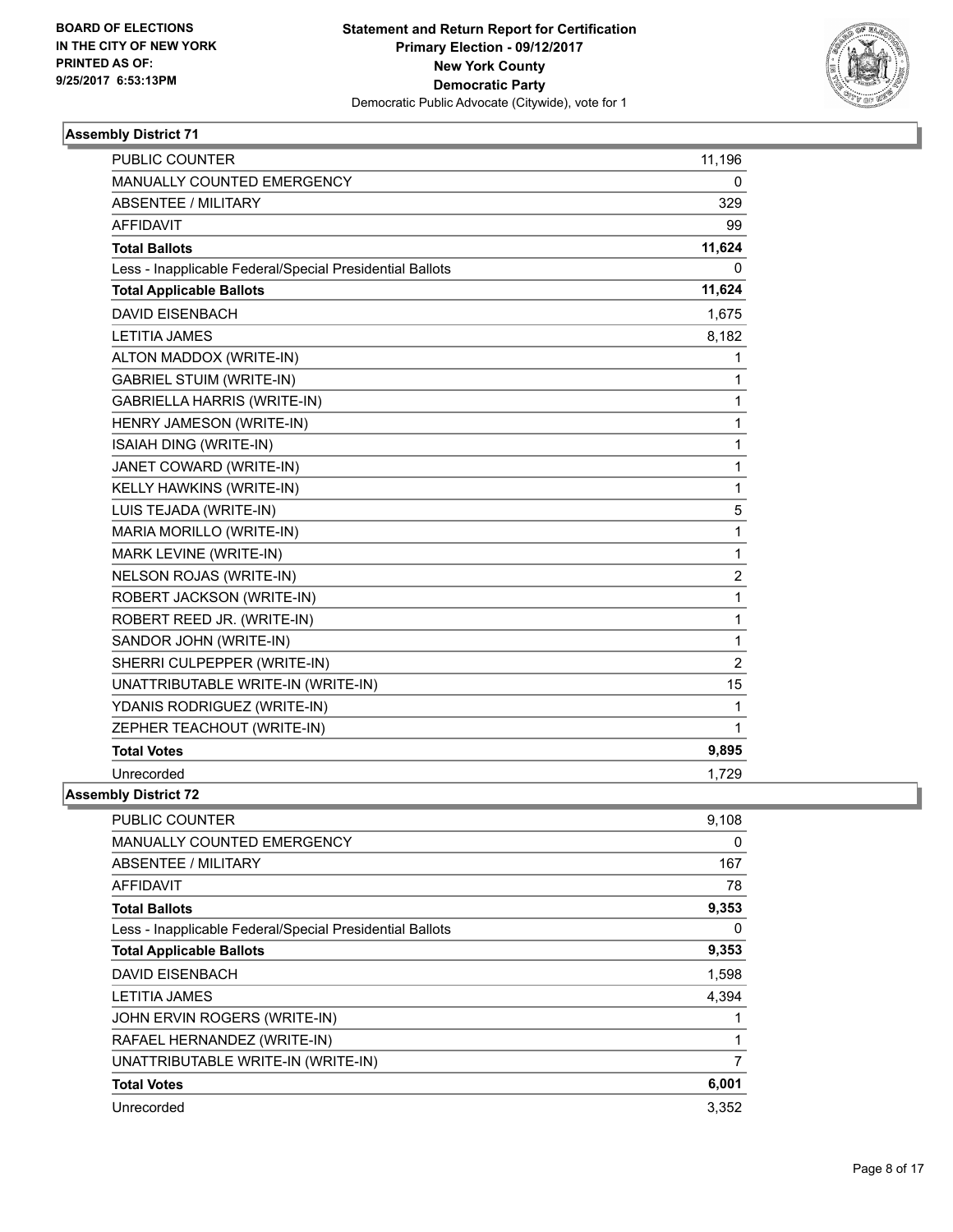

| <b>PUBLIC COUNTER</b>                                    | 7,466          |
|----------------------------------------------------------|----------------|
| MANUALLY COUNTED EMERGENCY                               | 0              |
| <b>ABSENTEE / MILITARY</b>                               | 337            |
| <b>AFFIDAVIT</b>                                         | 47             |
| <b>Total Ballots</b>                                     | 7,850          |
| Less - Inapplicable Federal/Special Presidential Ballots | 0              |
| <b>Total Applicable Ballots</b>                          | 7,850          |
| <b>DAVID EISENBACH</b>                                   | 2,773          |
| <b>LETITIA JAMES</b>                                     | 3,816          |
| CAROL J. SHINE (WRITE-IN)                                | 1              |
| DANIEL SQUADRON (WRITE-IN)                               | $\overline{2}$ |
| DARA CHAPMAN (WRITE-IN)                                  | 1              |
| ERIC HOLDER (WRITE-IN)                                   | $\mathbf{1}$   |
| EVAN COWIT (WRITE-IN)                                    | 1              |
| JANNA LEVIN (WRITE-IN)                                   | 1              |
| MADELAINED SHTEVEGOLDBERG (WRITE-IN)                     | 1              |
| MICHAEL BLOOMBERG (WRITE-IN)                             | 1              |
| MILO LEWB (WRITE-IN)                                     | 1              |
| PAUL RYAN (WRITE-IN)                                     | 1              |
| ROBERT ABRAUS (WRITE-IN)                                 | 1              |
| <b>ROBERT WINKLER (WRITE-IN)</b>                         | 1              |
| RON KIM (WRITE-IN)                                       | 1              |
| SIAN BERRY (WRITE-IN)                                    | 1              |
| UNATTRIBUTABLE WRITE-IN (WRITE-IN)                       | 8              |
| <b>Total Votes</b>                                       | 6,612          |
| Unrecorded                                               | 1,238          |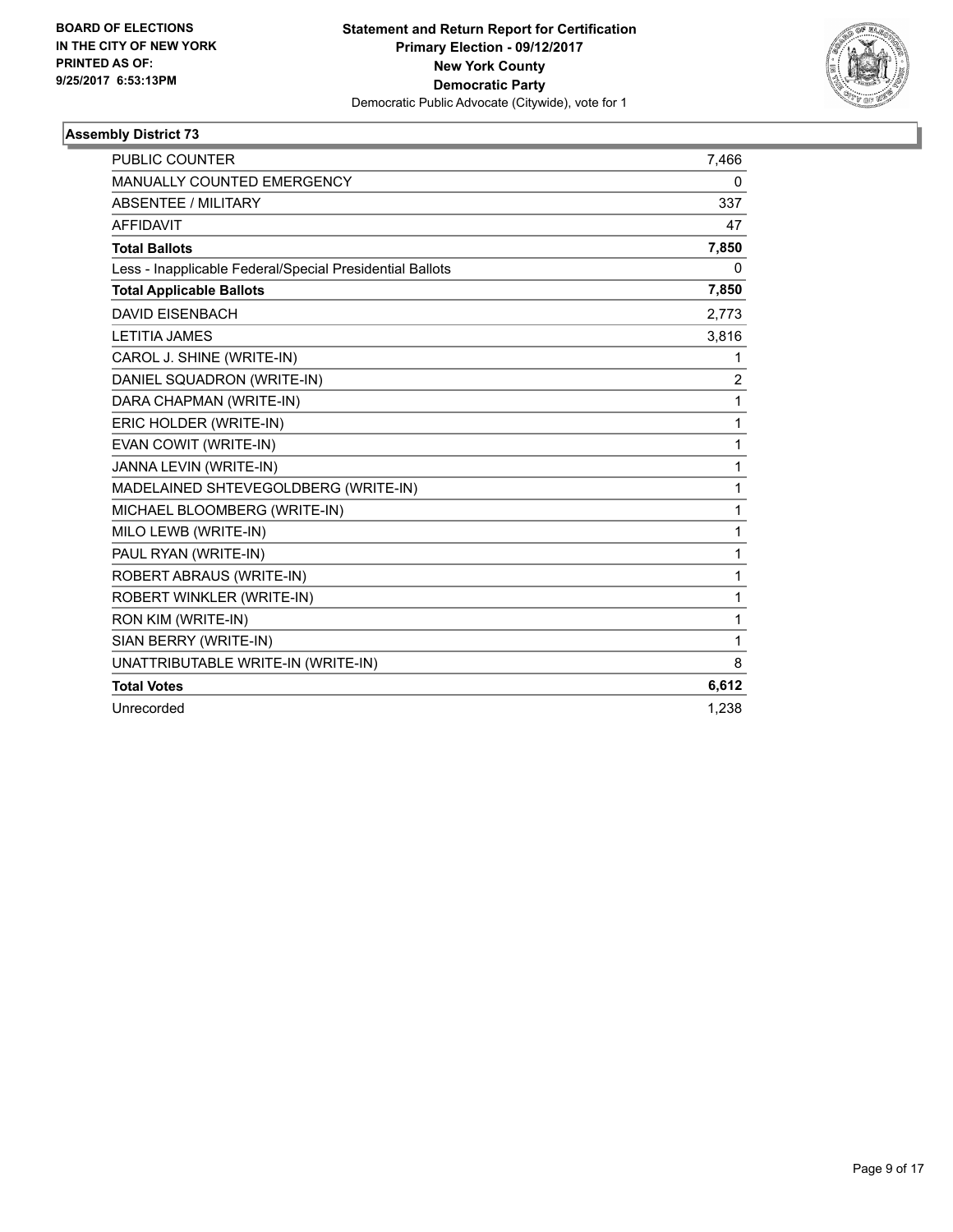

| PUBLIC COUNTER                                           | 12,013 |
|----------------------------------------------------------|--------|
| MANUALLY COUNTED EMERGENCY                               | 0      |
| <b>ABSENTEE / MILITARY</b>                               | 282    |
| <b>AFFIDAVIT</b>                                         | 97     |
| <b>Total Ballots</b>                                     | 12,392 |
| Less - Inapplicable Federal/Special Presidential Ballots | 0      |
| <b>Total Applicable Ballots</b>                          | 12,392 |
| DAVID EISENBACH                                          | 2,845  |
| LETITIA JAMES                                            | 6,895  |
| ALICE CANCEL (WRITE-IN)                                  | 1      |
| AMY MASTERS (WRITE-IN)                                   | 1      |
| <b>BETRICE CHERY (WRITE-IN)</b>                          | 2      |
| BEVERLY LEFKAWITZ (WRITE-IN)                             | 1      |
| BILL CLINTON (WRITE-IN)                                  | 1      |
| BRIAN KULWIN (WRITE-IN)                                  | 1      |
| CARLINA RIVERA (WRITE-IN)                                | 1      |
| DANIEL GARODRICK (WRITE-IN)                              | 1      |
| DAVID LAWLESS (WRITE-IN)                                 | 1      |
| DAVID WEISEL (WRITE-IN)                                  | 1      |
| ELMER FUD (WRITE-IN)                                     | 1      |
| <b>GENE RUSSIANOFF (WRITE-IN)</b>                        | 1      |
| HENRY A. MARTUSCELLO (WRITE-IN)                          | 1      |
| JAMES LANE (WRITE-IN)                                    | 1      |
| JANOS MARTON (WRITE-IN)                                  | 2      |
| JOSH THOMPSON (WRITE-IN)                                 | 1      |
| KATE NAMMACHER (WRITE-IN)                                | 1      |
| KID ROCK (WRITE-IN)                                      | 1      |
| MARQUIS JENKINS (WRITE-IN)                               | 1      |
| MARY SILVER (WRITE-IN)                                   | 1      |
| MICHAEL BLOOMBERG (WRITE-IN)                             | 1      |
| MICHAEL PINCITTI (WRITE-IN)                              | 1      |
| MICHAEL TOLKIN (WRITE-IN)                                | 1      |
| NICOLE MALLIOTAKIS (WRITE-IN)                            | 1      |
| RAHUL ROHAGZ (WRITE-IN)                                  | 1      |
| SAL SICHON (WRITE-IN)                                    | 1      |
| SCOTT STRINGER (WRITE-IN)                                | 1      |
| TYRION LANNISTER (WRITE-IN)                              | 1      |
| UNATTRIBUTABLE WRITE-IN (WRITE-IN)                       | 8      |
| WILLI PABON (WRITE-IN)                                   | 1      |
| <b>Total Votes</b>                                       | 9,779  |
| Unrecorded                                               | 2,613  |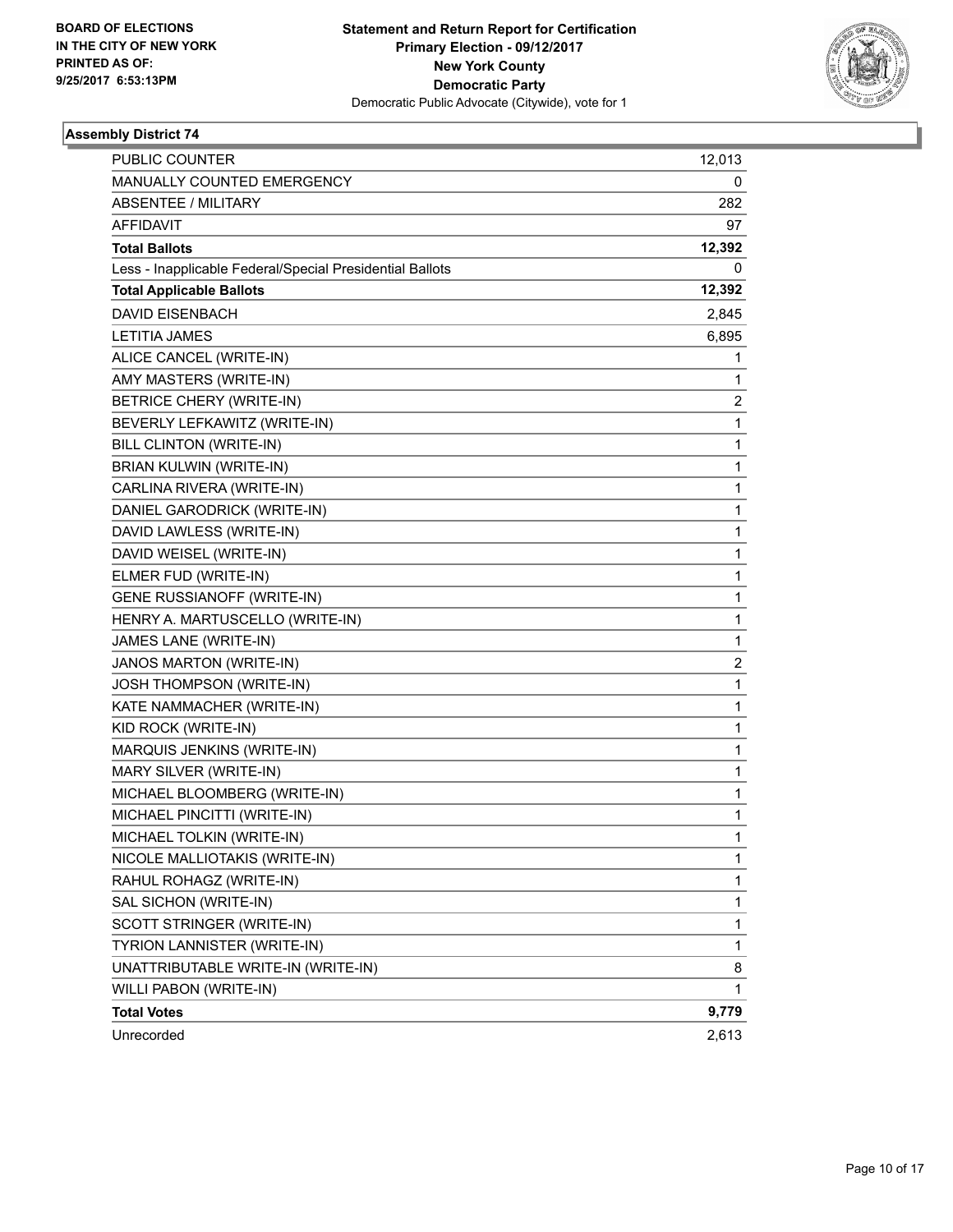

| <b>PUBLIC COUNTER</b>                                    | 9,021 |
|----------------------------------------------------------|-------|
| <b>MANUALLY COUNTED EMERGENCY</b>                        | 0     |
| <b>ABSENTEE / MILITARY</b>                               | 294   |
| <b>AFFIDAVIT</b>                                         | 52    |
| <b>Total Ballots</b>                                     | 9,367 |
| Less - Inapplicable Federal/Special Presidential Ballots | 0     |
| <b>Total Applicable Ballots</b>                          | 9,367 |
| <b>DAVID EISENBACH</b>                                   | 1,985 |
| <b>LETITIA JAMES</b>                                     | 5,003 |
| ARI GARIN (WRITE-IN)                                     | 1     |
| BERNARD R. BLOCK (WRITE-IN)                              | 1     |
| DAENERYS TARGARYEN (WRITE-IN)                            | 1     |
| DIANA AYALA (WRITE-IN)                                   | 1     |
| DORIS LEWIS (WRITE-IN)                                   | 1     |
| <b>GALE BREWER (WRITE-IN)</b>                            | 1     |
| JAMES BAMBURY (WRITE-IN)                                 | 1     |
| LISA ZORNBERG (WRITE-IN)                                 | 1     |
| MIKE ZEMANSKI (WRITE-IN)                                 | 1     |
| NELSON SCHOENBET (WRITE-IN)                              | 1     |
| NICOLE MALROTAKIS (WRITE-IN)                             | 1     |
| SEAN TAYLOR (WRITE-IN)                                   | 1     |
| STEVE FRENCH (WRITE-IN)                                  | 1     |
| TOM BRADY (WRITE-IN)                                     | 1     |
| UNATTRIBUTABLE WRITE-IN (WRITE-IN)                       | 3     |
| <b>Total Votes</b>                                       | 7,005 |
| Unrecorded                                               | 2,362 |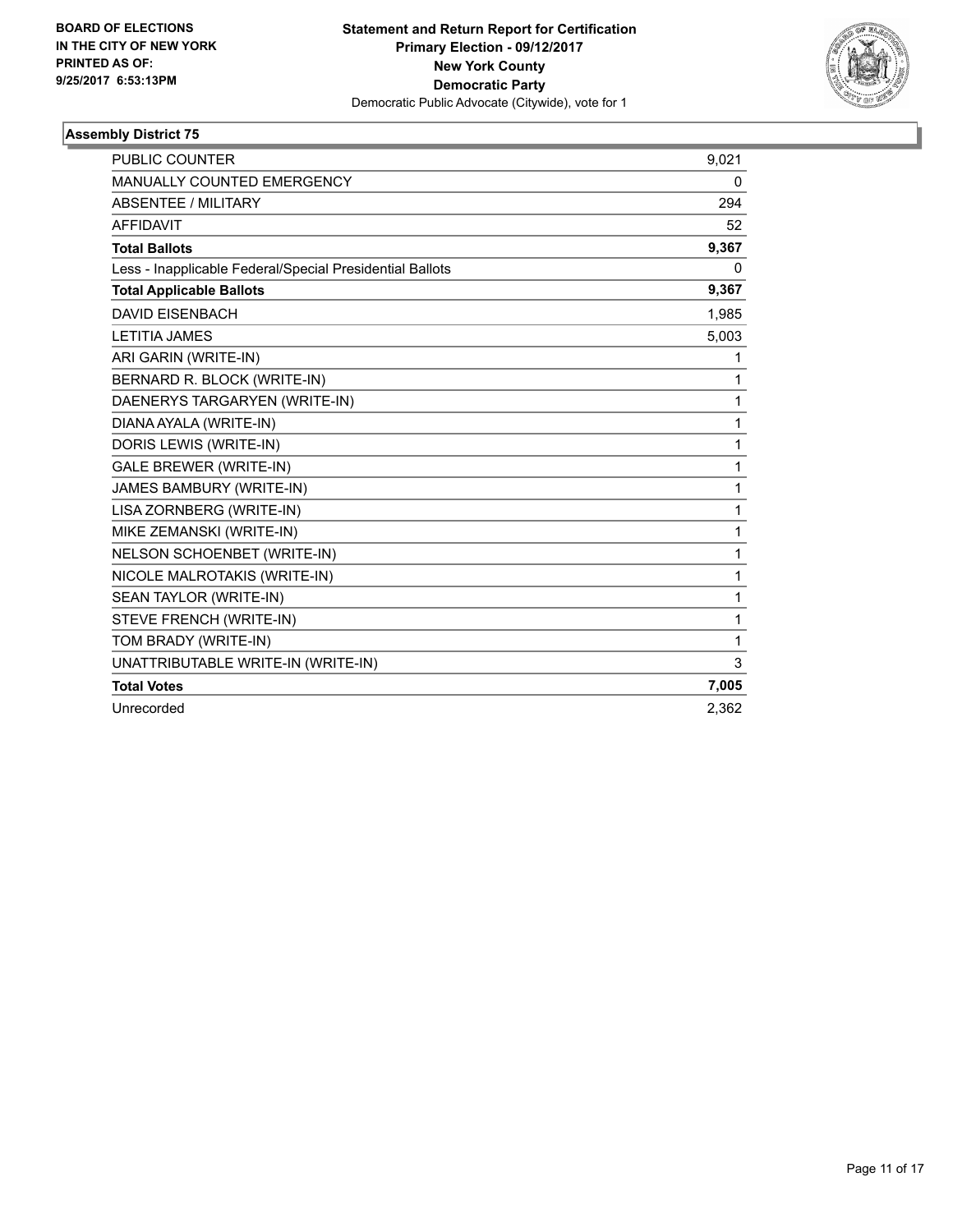

| <b>PUBLIC COUNTER</b>                                    | 8,447          |
|----------------------------------------------------------|----------------|
| <b>MANUALLY COUNTED EMERGENCY</b>                        | 0              |
| <b>ABSENTEE / MILITARY</b>                               | 268            |
| <b>AFFIDAVIT</b>                                         | 58             |
| <b>Total Ballots</b>                                     | 8,773          |
| Less - Inapplicable Federal/Special Presidential Ballots | 0              |
| <b>Total Applicable Ballots</b>                          | 8,773          |
| <b>DAVID EISENBACH</b>                                   | 2,769          |
| <b>LETITIA JAMES</b>                                     | 4,361          |
| BILL DE BLASIO (WRITE-IN)                                | 1              |
| <b>BO DIETL (WRITE-IN)</b>                               | 1              |
| DEBRA SUE STEIN (WRITE-IN)                               | 1              |
| ED POTTER (WRITE-IN)                                     | 1              |
| <b>JESSICA LAPPIN (WRITE-IN)</b>                         | 1              |
| MICHAEL BLOOMBERG (WRITE-IN)                             | $\overline{2}$ |
| MOLLENA FABRICANT (WRITE-IN)                             | 1              |
| NICOLE KRIST (WRITE-IN)                                  | 1              |
| NILY ROZIC (WRITE-IN)                                    | $\overline{2}$ |
| <b>NORMAN SIEGEL (WRITE-IN)</b>                          | 1              |
| RANDY CREDCO (WRITE-IN)                                  | 1              |
| UNATTRIBUTABLE WRITE-IN (WRITE-IN)                       | 3              |
| <b>Total Votes</b>                                       | 7,146          |
| Unrecorded                                               | 1,627          |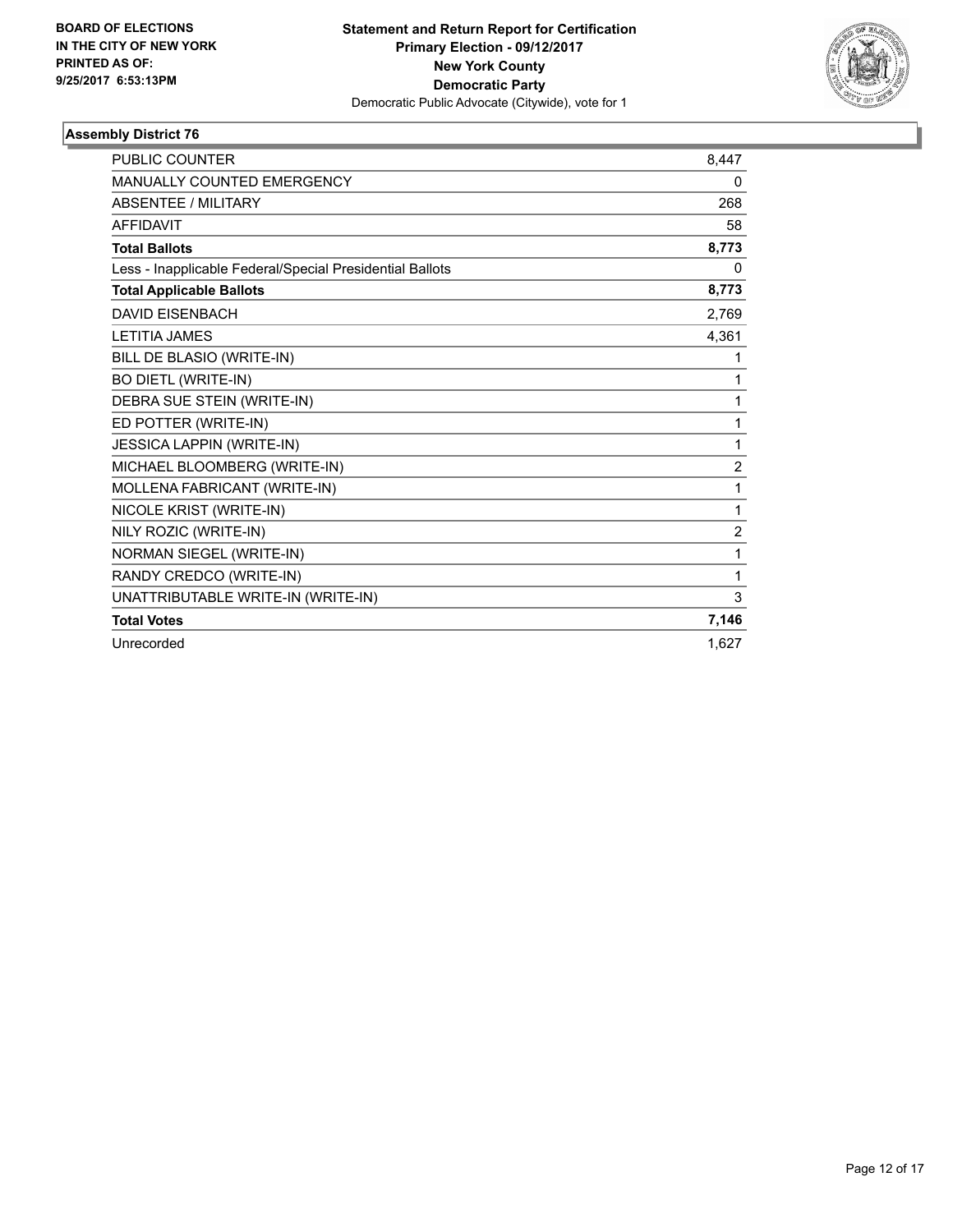

| PUBLIC COUNTER                                           | 126,490        |
|----------------------------------------------------------|----------------|
| <b>MANUALLY COUNTED EMERGENCY</b>                        | 2.             |
| <b>ABSENTEE / MILITARY</b>                               | 3,707          |
| AFFIDAVIT                                                | 875            |
| <b>Total Ballots</b>                                     | 131,074        |
| Less - Inapplicable Federal/Special Presidential Ballots | 0              |
| <b>Total Applicable Ballots</b>                          | 131,074        |
| <b>DAVID EISENBACH</b>                                   | 27,811         |
| <b>LETITIA JAMES</b>                                     | 77,133         |
| AL SHARPTON (WRITE-IN)                                   | 1              |
| AL TAYLOR (WRITE-IN)                                     | 1              |
| ALEX CAMARDA (WRITE-IN)                                  | 1              |
| ALICE CANCEL (WRITE-IN)                                  | 2              |
| ALTON MADDOX (WRITE-IN)                                  | 1              |
| AMY MASTERS (WRITE-IN)                                   | 1              |
| ANNA HAYES LEVIN (WRITE-IN)                              | 1              |
| ANNE MCGUINESS (WRITE-IN)                                | 1              |
| ANTOINE C. BELL (WRITE-IN)                               | 1              |
| ANTON MIKOFSKY (WRITE-IN)                                | 2              |
| ARI GARIN (WRITE-IN)                                     | 1              |
| ARIEL RUIZ (WRITE-IN)                                    | 1              |
| ARTHUR WHITMAN (WRITE-IN)                                | 1              |
| <b>BARACK OBAMA (WRITE-IN)</b>                           | 1              |
| BEATE SISSENICH (WRITE-IN)                               | 1              |
| BELLA ABZUG (WRITE-IN)                                   | 1              |
| BEN HOMRIGHAUSEN (WRITE-IN)                              | 1              |
| BENJAMIN COGAN (WRITE-IN)                                | 1              |
| BERNARD R. BLOCK (WRITE-IN)                              | 1              |
| BERNIE SANDERS (WRITE-IN)                                | $\overline{c}$ |
| BETH LEBOWITZ (WRITE-IN)                                 | 1              |
| BETRICE CHERY (WRITE-IN)                                 | 2              |
| BETTY GOLDBAUM (WRITE-IN)                                | 1              |
| BEVERLY GROSS (WRITE-IN)                                 | 1              |
| BEVERLY LEFKAWITZ (WRITE-IN)                             | 1              |
| BILL CLINTON (WRITE-IN)                                  | 1              |
| BILL DE BLASIO (WRITE-IN)                                | 2              |
| BILL DEBLASIO (WRITE-IN)                                 | 1              |
| <b>BO DIETL (WRITE-IN)</b>                               | 3              |
| <b>BRIAN KULWIN (WRITE-IN)</b>                           | 1              |
| CAITLIN KELMAR (WRITE-IN)                                | 1              |
| CARL FINN (WRITE-IN)                                     | 1              |
| CARLINA RIVERA (WRITE-IN)                                | 1              |
| CARLOS I. GONZALEZ (WRITE-IN)                            | 1              |
| CAROL J. SHINE (WRITE-IN)                                | 2              |
| CHRISTINE QUINN (WRITE-IN)                               | 1              |
| CHRISTOPHER ANDERSON (WRITE-IN)                          | 1              |
|                                                          |                |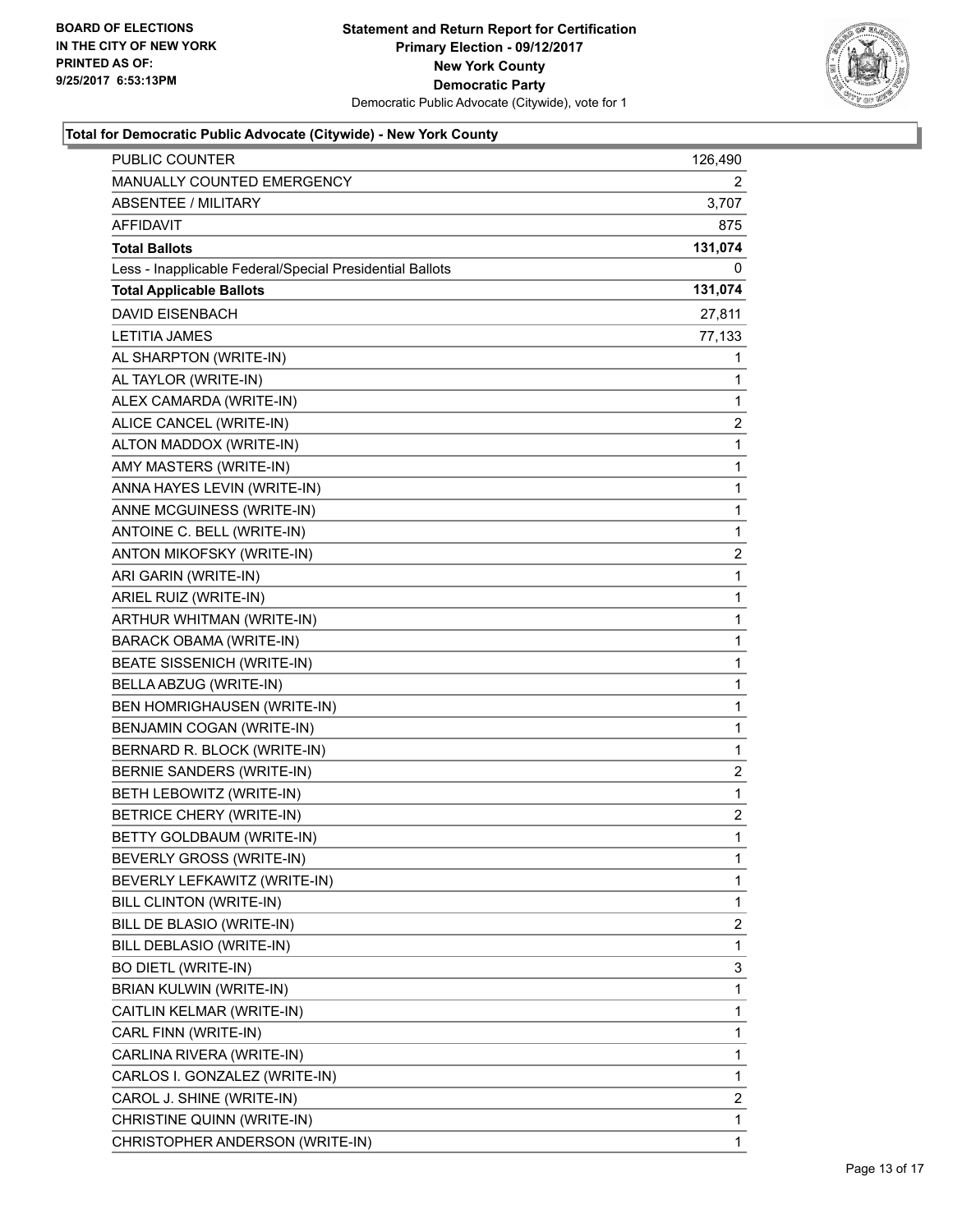

| CLAIRE SCHULMAN (WRITE-IN)         | 1              |
|------------------------------------|----------------|
| COOPER CHESTER (WRITE-IN)          | 1              |
| CORDELL CLEARE (WRITE-IN)          | 1              |
| DAENERYS TARGARYEN (WRITE-IN)      | 1              |
| DANIEL GARODNICK (WRITE-IN)        | 1              |
| DANIEL GARODRICK (WRITE-IN)        | 1              |
| DANIEL SQUADRON (WRITE-IN)         | 4              |
| DARA CHAPMAN (WRITE-IN)            | 1              |
| DAVID LAWLESS (WRITE-IN)           | 1              |
| DAVID NIDUS (WRITE-IN)             | 1              |
| DAVID WEISEL (WRITE-IN)            | 1              |
| DAVIS WILLIAMS (WRITE-IN)          | 1              |
| DEBRA SUE STEIN (WRITE-IN)         | 1              |
| DEVIN BALKIND (WRITE-IN)           | 1              |
| DIANA AYALA (WRITE-IN)             | 1              |
| DON GUNDERSEY (WRITE-IN)           | 1              |
| DON LEE (WRITE-IN)                 | 1              |
| DONALD TRUMP (WRITE-IN)            | 1              |
| DORIS LEWIS (WRITE-IN)             | 1              |
| DOROTHY PITTMAN-HUGHES (WRITE-IN)  | 1              |
| DOUGLAS WEST (WRITE-IN)            | 1              |
| ED POTTER (WRITE-IN)               | 1              |
| EDIE WINDSOR (WRITE-IN)            | 1              |
| EDWARD SANTOS (WRITE-IN)           | 1              |
| EDWARD WIPPER (WRITE-IN)           | 1              |
| ELISE WEINBERG (WRITE-IN)          | 1              |
| ELMER FUD (WRITE-IN)               | 1              |
| ELSIE POLGREEN (WRITE-IN)          | 1              |
| EMILY GOODMAN (WRITE-IN)           | 1              |
| ERIC HOLDER (WRITE-IN)             | 1              |
| EVAN COWIT (WRITE-IN)              | 1              |
| <b>GABRIEL STUIM (WRITE-IN)</b>    | 1              |
| GABRIELA MARQUEZ CANALE (WRITE-IN) | 1              |
| GABRIELLA HARRIS (WRITE-IN)        | 1              |
| GALE BREWER (WRITE-IN)             | $\overline{2}$ |
| <b>GARRETT CHAPPELL (WRITE-IN)</b> | 1              |
| <b>GENE RUSSIANOFF (WRITE-IN)</b>  | 1              |
| <b>GEORGE SMITH (WRITE-IN)</b>     | 1              |
| <b>GOMEZ ROBINSON (WRITE-IN)</b>   | 1              |
| <b>GUEN E FRIEDMAN (WRITE-IN)</b>  | 1              |
| HARRY RODRIGUEZ (WRITE-IN)         | 1              |
| HAZEL DUKES (WRITE-IN)             | 1              |
| HELEN ROSENBERG (WRITE-IN)         | 1              |
| HELEN ROSENTHAL (WRITE-IN)         | 3              |
| HENRY A. MARTUSCELLO (WRITE-IN)    | 1              |
| HENRY JAMESON (WRITE-IN)           | 1              |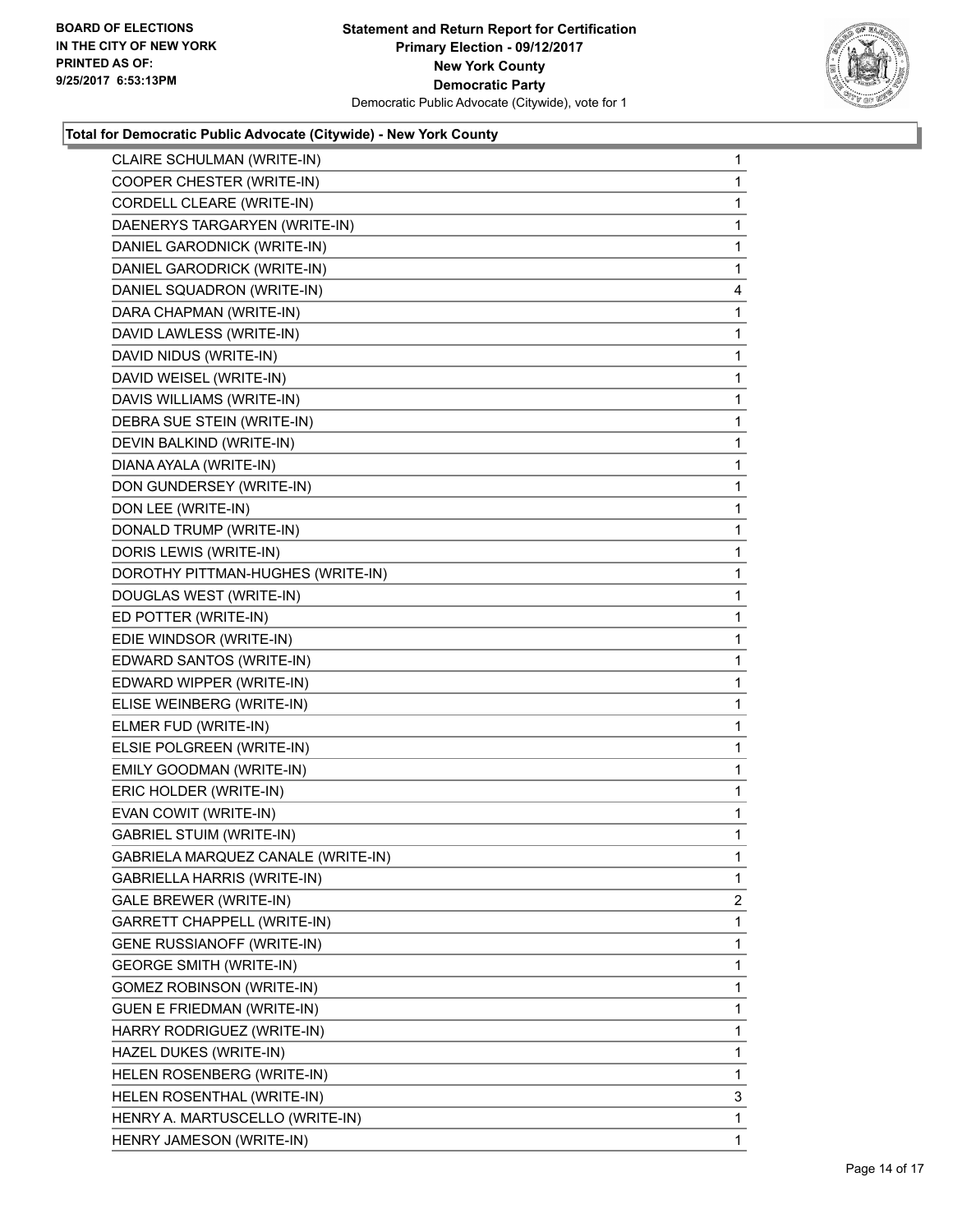

| HILLARY CLINTON (WRITE-IN)           | $\mathbf{1}$ |
|--------------------------------------|--------------|
| HUBERT CODGELY (WRITE-IN)            | 2            |
| IAN CULLEY (WRITE-IN)                | 1            |
| <b>ISAIAH DING (WRITE-IN)</b>        | 1            |
| JACKSON SIEGAL (WRITE-IN)            | 1            |
| JACQUELINE HUEY (WRITE-IN)           | 1            |
| JAMES BAMBURY (WRITE-IN)             | 1            |
| JAMES LAME (WRITE-IN)                | 1            |
| JAMES LANE (WRITE-IN)                | 3            |
| JAMES S. DENNIS (WRITE-IN)           | 1            |
| JANE FLECHNER (WRITE-IN)             | 1            |
| JANET COWARD (WRITE-IN)              | 1            |
| JANNA LEVIN (WRITE-IN)               | 1            |
| JANOS MARTON (WRITE-IN)              | $\mathbf{2}$ |
| JEFFREY MILLEN (WRITE-IN)            | 1            |
| JEREMY ROSENTHAL (WRITE-IN)          | 1            |
| JESSICA LAPPIN (WRITE-IN)            | 1            |
| JILL J. PROSKY (WRITE-IN)            | 1            |
| JILL PROSKY (WRITE-IN)               | 1            |
| JIMMY VAN BRENER (WRITE-IN)          | 1            |
| JOHN BAYLEY (WRITE-IN)               | 1            |
| JOHN ERVIN ROGERS (WRITE-IN)         | 1            |
| JOPELYN MCGEIELY KALE (WRITE-IN)     | 1            |
| JORGE VASQUEZ (WRITE-IN)             | 1            |
| <b>JOSE CARATTINI III (WRITE-IN)</b> | 1            |
| JOSH THOMPSON (WRITE-IN)             | 1            |
| JOYCE JOHNSON (WRITE-IN)             | 1            |
| <b>JUDITH BROWN (WRITE-IN)</b>       | 1            |
| JULIE CLEMONS (WRITE-IN)             | 1            |
| KATE NAMMACHER (WRITE-IN)            | 1            |
| KATHERINE BAILEY (WRITE-IN)          | 1            |
| KELLY HAWKINS (WRITE-IN)             | 1            |
| KID ROCK (WRITE-IN)                  | 1            |
| KIRA ZELBO (WRITE-IN)                | 1            |
| LEONARD BLOOM (WRITE-IN)             | 1            |
| LINDA G. MARCH (WRITE-IN)            | 1            |
| LISA ZORNBERG (WRITE-IN)             | 1            |
| LUIS TEJADA (WRITE-IN)               | 6            |
| MADELAINED SHTEVEGOLDBERG (WRITE-IN) | 1            |
| MARIA MORILLO (WRITE-IN)             | 1            |
| MARK BELLO (WRITE-IN)                | 1            |
| MARK CANTON (WRITE-IN)               | 1            |
| MARK FOGGIN (WRITE-IN)               | 1            |
| MARK GREEN (WRITE-IN)                | 1            |
| MARK LEVINE (WRITE-IN)               | 1            |
| MARQUIS JENKINS (WRITE-IN)           | $\mathbf{1}$ |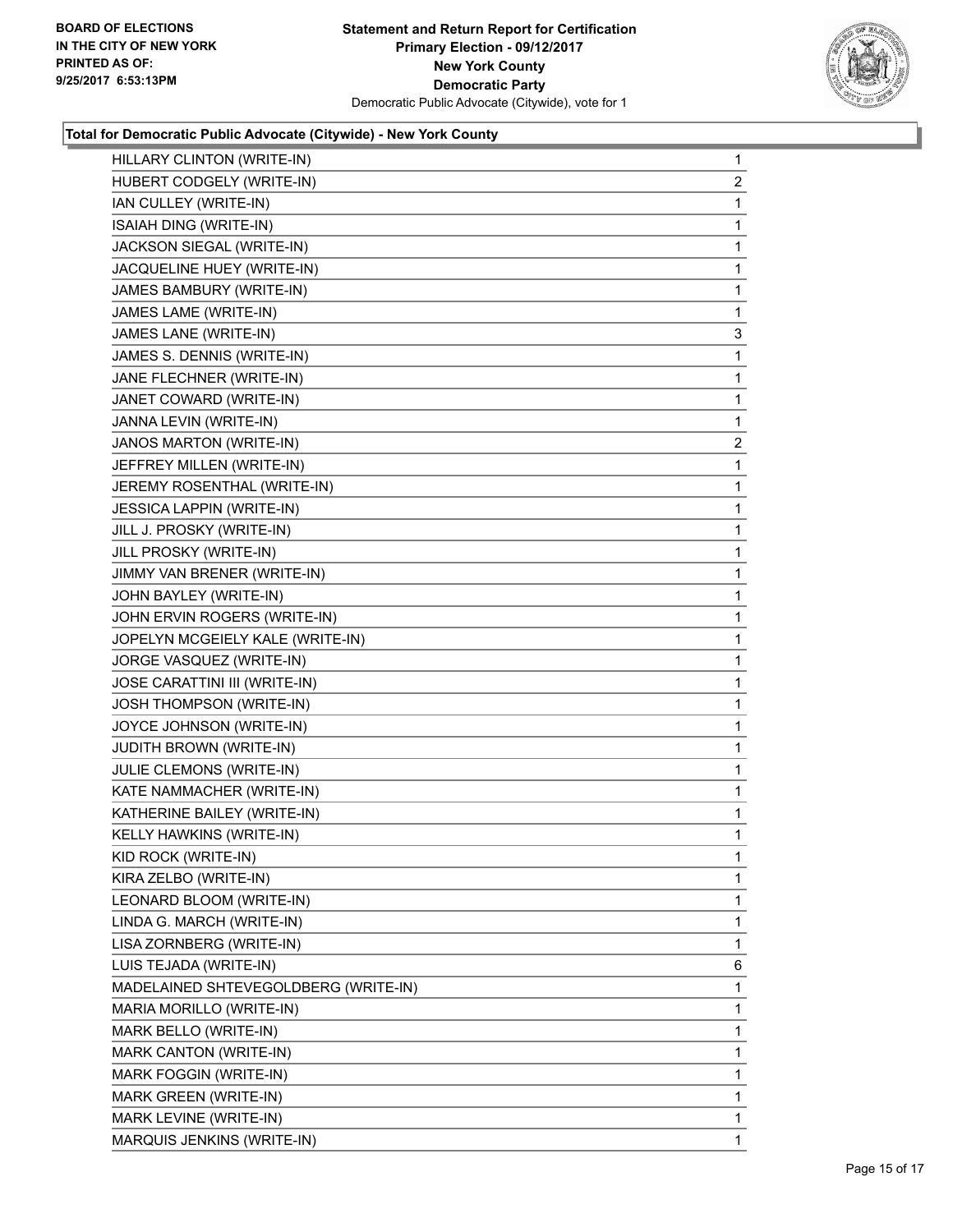

| MARY SILVER (WRITE-IN)              | $\mathbf 1$             |
|-------------------------------------|-------------------------|
| MATTHEW PELLER (WRITE-IN)           | 1                       |
| MAX R. SARINSKY (WRITE-IN)          | 1                       |
| MICHAEL BLOOMBERG (WRITE-IN)        | 12                      |
| MICHAEL D. GURAL-MAIELLO (WRITE-IN) | 1                       |
| MICHAEL HALPERT (WRITE-IN)          | 1                       |
| MICHAEL HOFFMAN (WRITE-IN)          | $\overline{2}$          |
| MICHAEL PINCITTI (WRITE-IN)         | 1                       |
| MICHAEL TOLKIN (WRITE-IN)           | 1                       |
| MICHAH LASHER (WRITE-IN)            | 1                       |
| MIKE ZEMANSKI (WRITE-IN)            | 1                       |
| MILO LEWB (WRITE-IN)                | 1                       |
| MOLLENA FABRICANT (WRITE-IN)        | 1                       |
| NATASHA GURAL-MAIELLO (WRITE-IN)    | 1                       |
| NELSON ROJAS (WRITE-IN)             | $\overline{\mathbf{c}}$ |
| NELSON SCHOENBET (WRITE-IN)         | 1                       |
| NICOLE KRIST (WRITE-IN)             | 1                       |
| NICOLE MALLIOTAKIS (WRITE-IN)       | 1                       |
| NICOLE MALROTAKIS (WRITE-IN)        | 1                       |
| NILY ROZIC (WRITE-IN)               | 2                       |
| NIRVANA BEALE (WRITE-IN)            | 1                       |
| NORMAN SIEGEL (WRITE-IN)            | 3                       |
| OLIVER KOPPELL (WRITE-IN)           | 1                       |
| OMAR JACKSON (WRITE-IN)             | 3                       |
| PAUL RYAN (WRITE-IN)                | 1                       |
| PETER WERTHEIM (WRITE-IN)           | 1                       |
| PRESTON NIBLACK PHD (WRITE-IN)      | 1                       |
| RAFAEL HERNANDEZ (WRITE-IN)         | 1                       |
| RAFEEQ RAHEEM (WRITE-IN)            | 1                       |
| RAHUL ROHAGZ (WRITE-IN)             | 1                       |
| RANDOLPH HARRISON (WRITE-IN)        | 1                       |
| RANDY CREDCO (WRITE-IN)             | 1                       |
| ROBERT ABRAUS (WRITE-IN)            | 1                       |
| ROBERT CHAN (WRITE-IN)              | $\mathbf{1}$            |
| ROBERT FITZGARLD (WRITE-IN)         | 1                       |
| ROBERT GANGI (WRITE-IN)             | 1                       |
| ROBERT JACKSON (WRITE-IN)           | 1                       |
| ROBERT REED JR. (WRITE-IN)          | 1                       |
| ROBERT WINKLER (WRITE-IN)           | 1                       |
| ROCHELLE THOMPSON (WRITE-IN)        | 1                       |
| RON KIM (WRITE-IN)                  | 1                       |
| RON R. MILLER (WRITE-IN)            | 1                       |
| SAL SICHON (WRITE-IN)               | 1                       |
| SANDOR JOHN (WRITE-IN)              | 1                       |
| SAUNDRA SAUNDERS (WRITE-IN)         | 1                       |
| SCOTT HUTCHINS (WRITE-IN)           | 1                       |
|                                     |                         |